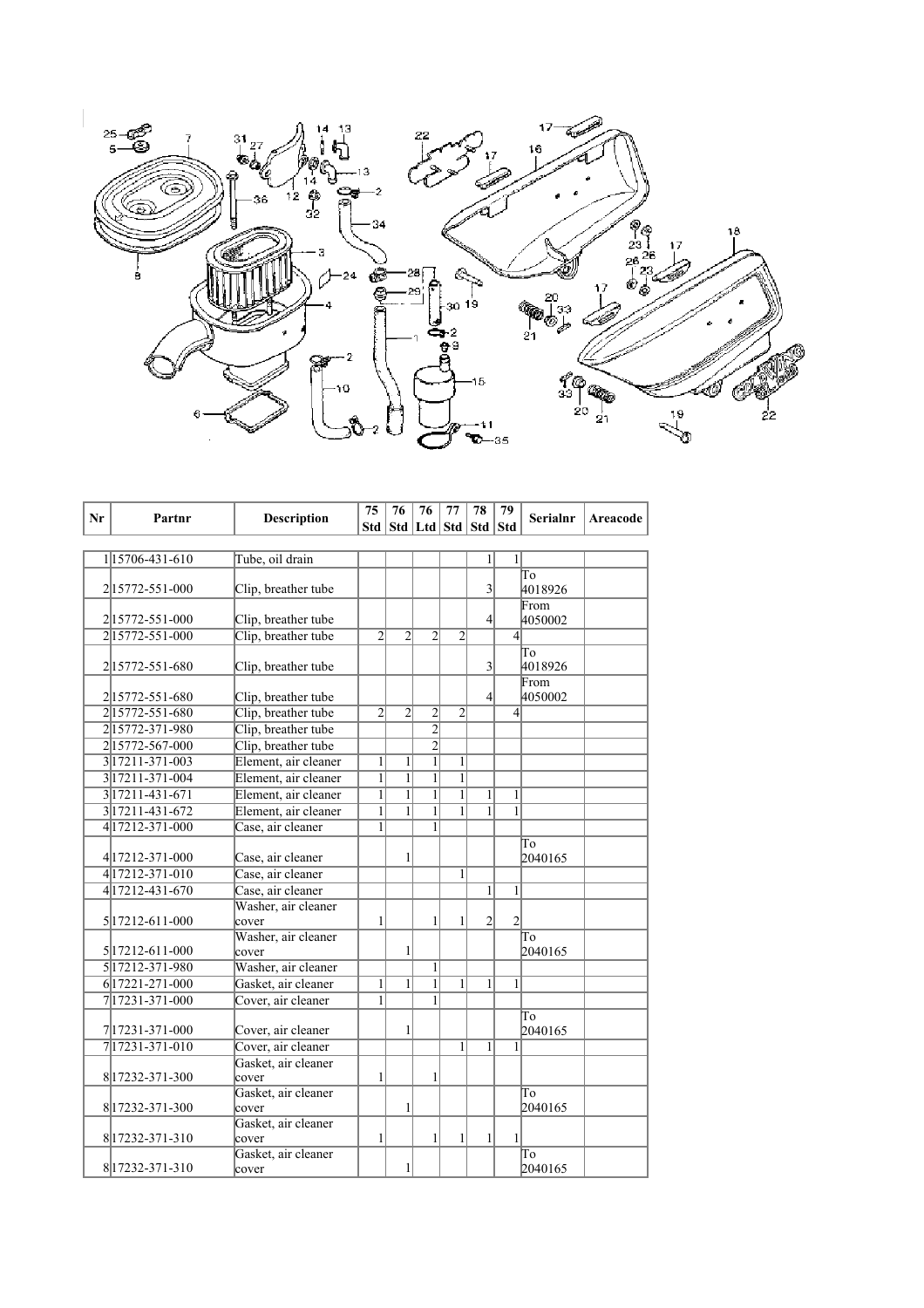| Nr | Partnr                             | <b>Description</b>                           | 75<br>Std       | 76            | 76<br>Std   Ltd   Std   Std   Std | 77 | 78             | 79                               | <b>Serialnr</b> | Areacode |
|----|------------------------------------|----------------------------------------------|-----------------|---------------|-----------------------------------|----|----------------|----------------------------------|-----------------|----------|
|    |                                    |                                              |                 |               |                                   |    |                |                                  | From            |          |
|    | 9 17236-431-770<br>9 17236-431-770 | Valve, drain<br>Valve, drain                 |                 |               |                                   |    | 1              | 1                                | 4050002         |          |
|    | 10 17278-371-000                   | Tube A, breather                             | 1               | 1             | 1                                 | 1  |                |                                  |                 |          |
|    | 10 17279-431-670                   | Tube B, breather                             |                 |               |                                   |    | 1              | 1                                |                 |          |
|    | 10 17279-431-671                   | Tube B, breather                             |                 |               |                                   |    | 1              | 1                                |                 |          |
|    | 11 17310-431-770                   |                                              |                 |               |                                   |    |                |                                  | From            |          |
|    | 11 173 10 - 431 - 770              | Holder, storage tank<br>Holder, storage tank |                 |               |                                   |    | 1              | 1                                | 4050002         |          |
|    |                                    | Chamber assy.,                               |                 |               |                                   |    |                |                                  |                 |          |
|    | 12 17360-431-670                   | condensation                                 |                 |               |                                   |    | 1              | 1                                |                 |          |
|    | 13 17363-431-670                   | Joint, air cleaner                           |                 |               |                                   |    | $\overline{2}$ | $\overline{2}$<br>$\mathfrak{D}$ |                 |          |
|    | 14 17364-431-670                   | Gasket, air cleaner                          |                 |               |                                   |    | $\overline{2}$ |                                  | From            |          |
|    | 15 17551-431-770                   | Tank, storage                                |                 |               |                                   |    | 1              |                                  | 4050002         |          |
|    | 15 1755 1-431-770                  | Tank, storage                                |                 |               |                                   |    |                | 1                                |                 |          |
|    | 1683600-371-305ZA                  | Cover comp., R. side<br>$*$ R6CS $*$         | 1               |               |                                   |    |                |                                  |                 |          |
|    | 1683600-371-305ZB                  | Cover comp., R. side<br>*PB2CS*              | 1               |               |                                   |    |                |                                  |                 |          |
|    | 1683600-371-610ZA                  | Cover comp., R. side<br>$*$ R6CS $*$         |                 | 1             |                                   |    |                |                                  |                 |          |
|    |                                    | Cover comp., R. side                         |                 |               |                                   |    |                |                                  |                 |          |
|    | 1683600-371-610ZB                  | *PB2CS*<br>Cover comp., R. side              |                 | 1             |                                   |    |                |                                  |                 |          |
|    | 1683600-371-610ZC                  | $*$ Y34 $*$<br>Cover comp., R. side          |                 | 1             |                                   |    |                |                                  |                 |          |
|    | 1683600-371-661ZA                  | *R6CS*<br>Cover comp., R. side               |                 |               |                                   | 1  |                |                                  |                 |          |
|    | 1683600-371-661ZB                  | $*NH1*$<br>Cover comp., R. side              |                 |               |                                   | 1  |                |                                  |                 |          |
|    | 1683600-371-661ZC                  | *PB6CS*<br>Cover comp., R. side              |                 |               |                                   | 1  |                |                                  |                 |          |
|    | 1683600-371-980ZL                  | $*$ R7CC $*$<br>Cover comp., R. side         |                 |               | 1                                 |    |                |                                  |                 |          |
|    | 1683601-431-670ZA                  | $*$ R7CC $*$<br>Cover comp., R. side         |                 |               |                                   |    | 1              |                                  |                 |          |
|    | 1683601-431-670ZB                  | $*$ PB102CS $*$<br>Cover comp., R. side      |                 |               |                                   |    | 1              |                                  |                 |          |
|    | 1683601-431-670ZC                  | $*NH1*$                                      |                 |               |                                   |    | 1              |                                  |                 |          |
|    | 1683601-431-780ZA                  | Cover comp., R. side<br>$*$ R7CC $*$         |                 |               |                                   |    |                | 1                                |                 |          |
|    | 1683601-431-780ZB                  | Cover comp., R. side<br>$*$ PB102CS $*$      |                 |               |                                   |    |                | $\mathbf{1}$                     |                 |          |
|    | 1683601-431-780ZC                  | Cover comp., R. side<br>$*NH1*$              |                 |               |                                   |    |                | 1                                |                 |          |
|    | 1783610-371-000                    | Rubber, side cover<br>setting                | $\vert 4 \vert$ | $\frac{4}{3}$ | $\vert$                           | 4  | $\overline{4}$ | 4                                |                 |          |
|    | 1883700-371-305ZA                  | Cover comp., L. side<br>$*$ R6CS $*$         | 1               |               |                                   |    |                |                                  |                 |          |
|    | 1883700-371-305ZB                  | Cover comp., L. side<br>*PB2CS*              | 1               |               |                                   |    |                |                                  |                 |          |
|    | 1883700-371-610ZA                  | Cover comp., L. side<br>$*R6CS*$             |                 | 1             |                                   |    |                |                                  |                 |          |
|    | 1883700-371-610ZB                  | Cover comp., L. side<br>*PB2CS*              |                 | 1             |                                   |    |                |                                  |                 |          |
|    | 1883700-371-610ZC                  | Cover comp., L. side<br>$*$ Y34*             |                 | 1             |                                   |    |                |                                  |                 |          |
|    | 1883700-371-661ZA                  | Cover comp., L. side<br>$*$ R6CS $*$         |                 |               |                                   | 1  |                |                                  |                 |          |
|    | 1883700-371-661ZB                  | Cover comp., L. side<br>$*NH1*$              |                 |               |                                   | 1  |                |                                  |                 |          |
|    | 1883700-371-661ZC                  | Cover comp., L. side<br>*PB6CS*              |                 |               |                                   | 1  |                |                                  |                 |          |
|    | 1883700-371-980ZL                  | Cover comp., L. side<br>$*$ R7CC $*$         |                 |               | 1                                 |    |                |                                  |                 |          |
|    | 1883701-431-670ZA                  | Cover comp., L. side<br>$*$ R7CC $*$         |                 |               |                                   |    |                |                                  |                 |          |